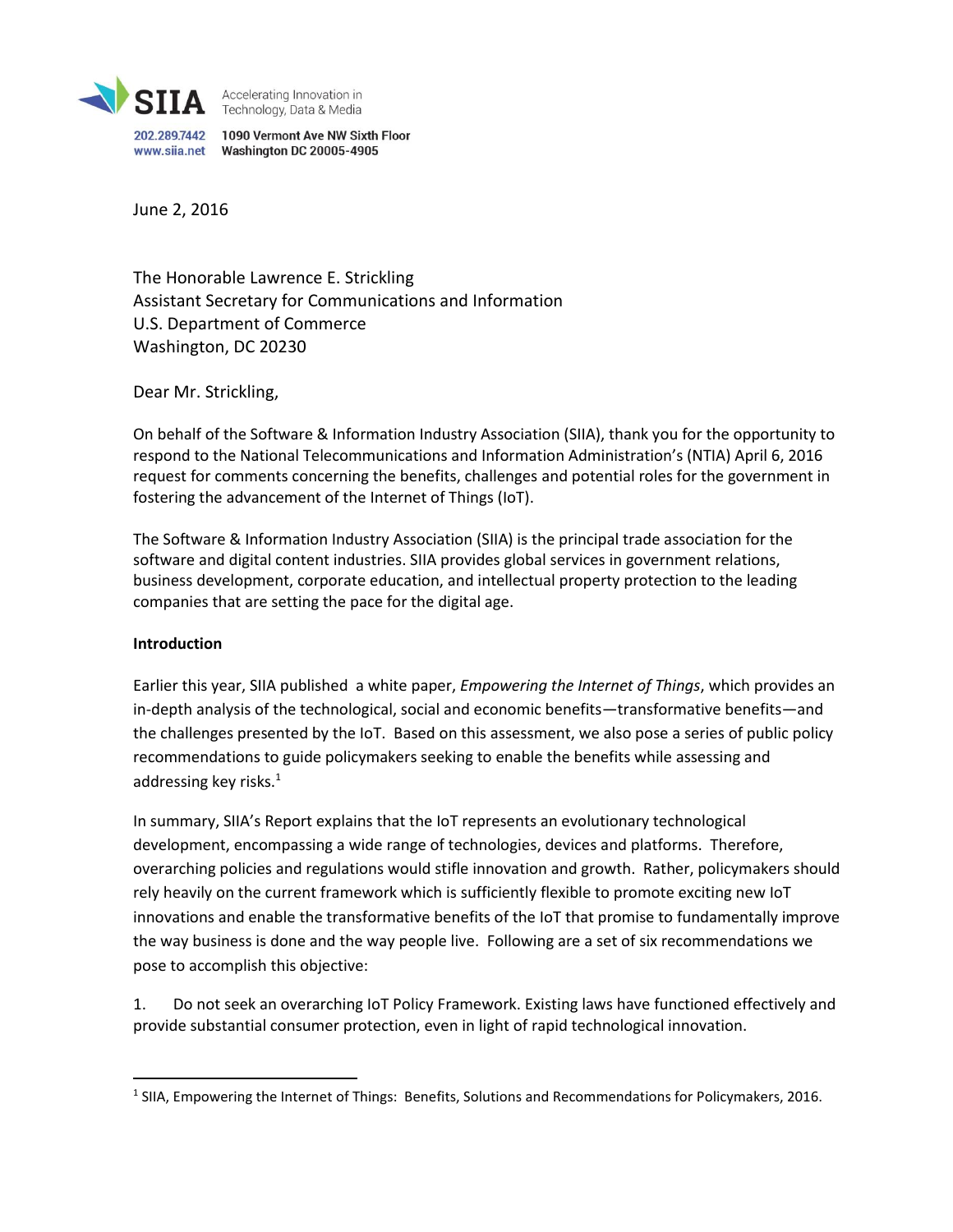2. Privacy rights for the IoT should be based on risk and societal benefits. Public policies must balance principles of privacy against societal values such as public health, national security, economic growth, and the environment.

3. Encourage best practices for privacy and cybersecurity. In a dynamic technological environment, new regulations risk stifling burgeoning innovation – industry best practices and selfregulatory codes of conduct provide more flexibility to evolve and adapt over time.

4. Promote technology neutrality and avoid technology mandates. These principles are especially important in IoT's complex ecosystem, which will be inherently subject to constant innovation.

5. IoT standards should be open and industry-led. Open standards are critical to combining a wide range of data sets across myriad analytics environments and applications; attempts to dictate interoperability could reduce the marketplace to a standardized set of products and services.

6. Policies for embedded software should provide for product integrity. Unrestricted ability to access and modify embedded software will threaten the reliability, safety and usability of IoT devices; product integrity is critical to the full development of the IoT's potential.

Drawing from this Report and these policy recommendations, below are detailed answers to many of the specific questions posed by the Department.

# **1.Are the challenges and opportunities arising from IoT similar to those that governments and societies have previously addressed with existing technologies, or are they different?**

The IoT represents an evolutionary technological development. The last decade has brought about significant advances in information technology (IT), representing an evolution of IT from a specialized tool into a pervasive influence on nearly every aspect of everyday life. This rich new environment has arisen from the convergence of several technological advancements such as the increasing use of sensors, actuators, and data communications technology, and the increasing availability of pervasive analytics and the evolution towards "cloud" or remote internet computing, where data storage and processing is available as a service on demand, provided with greater efficiency and increased security.

The IoT is an enabler of data-driven innovation that will have a significant impact on the global economy today and into the future. Connecting sensors in everyday objects to computer networks is a crucial part of the IoT, but much of the value of the IoT is generated by the application of analytics to the new flow of data. In an earlier white paper on data-driven innovation, SIIA highlighted the essential role of analysis in creating numerous usable insights from data. Governments and enterprises have an increasing capacity to utilize this type of information, creating jobs and enabling economic growth on a massive scale.<sup>2</sup>

 $\overline{a}$ 

<sup>&</sup>lt;sup>2</sup> Software & Information Industry Association. "Data-Driven Innovation: A Guide for Policymakers: [Understanding and Enabling the Economic and Social Value of Data.](http://www.siia.net/Portals/0/pdf/Policy/Data%20Driven%20Innovation/data-driven-innovation.pdf)" 2013.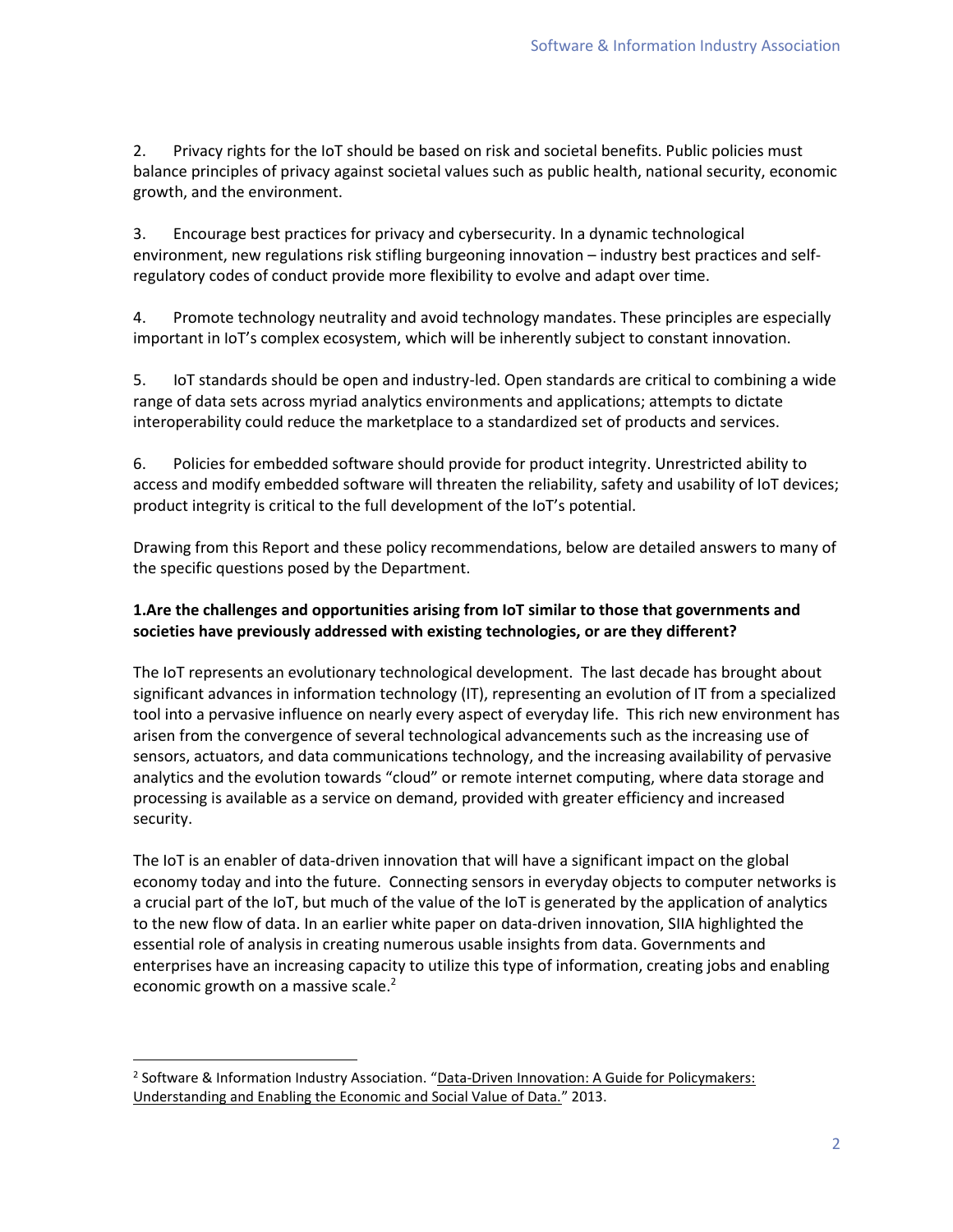Therefore, given the evolutionary role of technology, the challenges and benefits in many ways are similar to those which have recently been encountered regarding cloud computing, the proliferation of mobile and social technologies and applications, and "big data." But in many ways, because the IoT represents a convergence of these IT developments, it presents many new opportunities for innovation, and sometimes new challenges.

Consumers, citizens, and society as a whole stand to benefit greatly from the IoT. The exponential increase in the availability of data from the IoT and its innovative uses have the potential to improve health outcomes, streamline and enhance financial services, strengthen education and learning, and improve our physical infrastructure. Different sectors of the economy will experience various levels of utility, but all will benefit greatly from IoT advances.

# **2. The term "Internet of Things" and related concepts have been defined by multiple organizations, including parts of the U.S. Government such as NIST and the FTC, through policy briefs and reference architectures. What definition(s) should we use in examining the IoT landscape and why? What is at stake in the differences between definitions of IoT? What are the strengths and limitations, if any, associated with these definitions?**

As noted, there are myriad definitions of the IoT. For our purposes, SIIA refers to the IoT to describe ubiquitous interconnectivity, where people don't just interact with devices, but devices also interact directly with each other. More important than an exact definition of the IoT for policy purposes, is to recognize that the significant change is the development of the internet away from a computer-tocomputer communication network into a ubiquitous network linking electronic devices and everyday objects.

# **3. With respect to current or planned laws, regulations, and/or policies that apply to IoT: a. Are there examples that, in your view, foster IoT development and deployment, while also providing an appropriate level of protection to workers, consumers, patients, and/or other users of IoT technologies? b. Are there examples that, in your view, unnecessarily inhibit IoT development and deployment?**

The IoT is already visible across many facets of everyday life, from industrial uses, to education, smart cities and enhanced government, transportation and personal aspects, including wearables, domestic appliances and our automobiles. The issues surrounding the IoT are just beginning to be framed for public debate. The IoT is developing healthily in the presence of many well-understood legal doctrines that protect health, safety and property rights.

SIIA's overarching policy recommendation is that given the complexity of the IoT, with myriad different devices, platforms and inter-related technologies, there is no overarching policy or singular framework that could be expected to effectively apply across the board. For example, a rule that makes sense when applied in a consumer IoT context might be inappropriate when applied in a business or commercial context. Similarly, internet-connected light bulbs are very different than "wearables," which are also different from items such as connected appliances and automobiles.

With respect to existing laws, more often than not, these are continuing to function quite effectively and provide substantial consumer protection, even in light of rapid technological innovation over the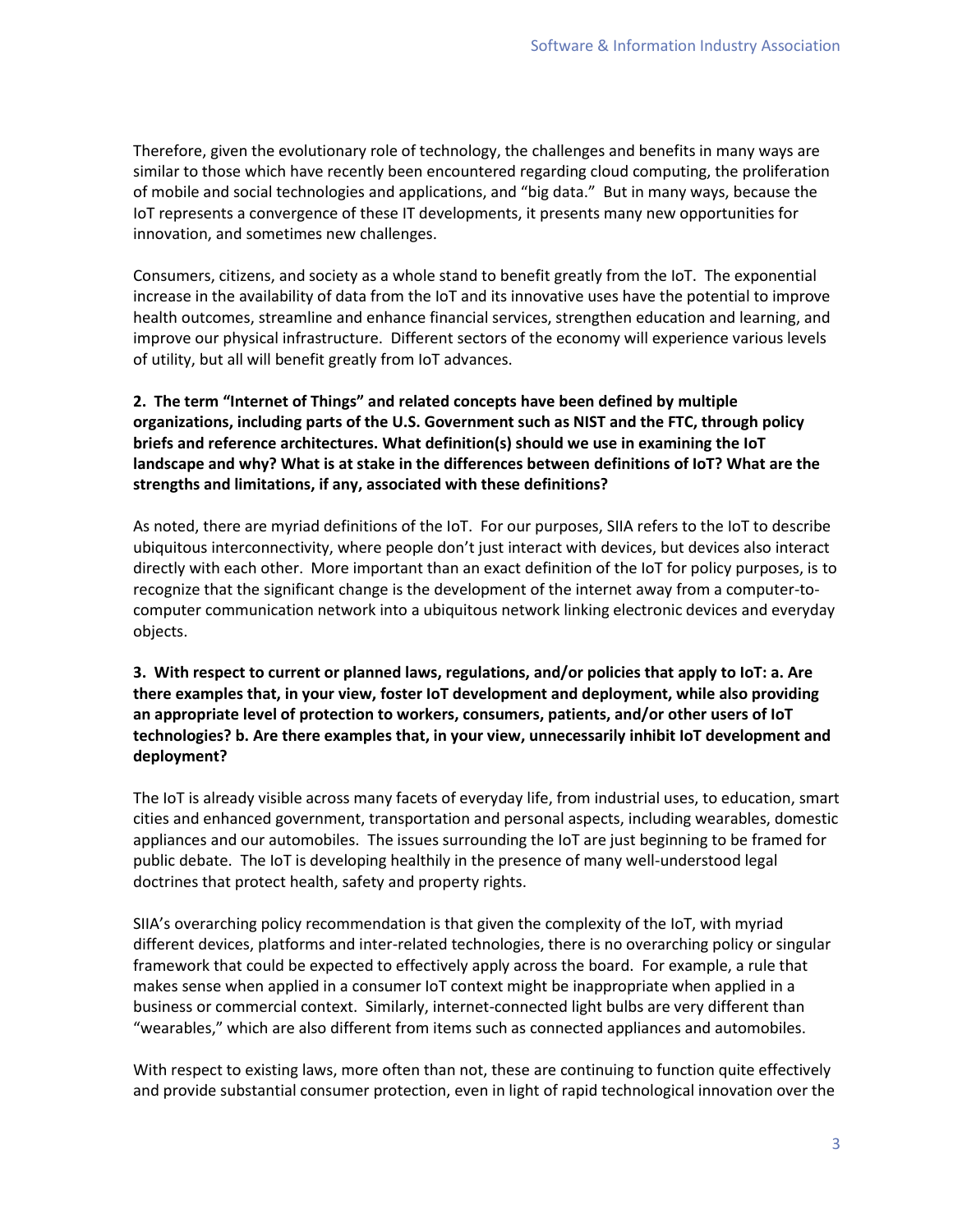last decade—again many of the issues associated with the IoT have been debated for many years as relevant to the rise of "big data." For instance, the current U.S. sectoral approach to privacy and security serve as excellent examples of how policies can effectively protect consumers without taking a comprehensive, one-size-fits-all approach. Under the current approach, security, responsibility and accountability for data are commensurate with the associated risk. This approach is absolutely critical as we move further towards an "Internet of Everything" environment with such a diverse set of applications across so many different sectors of the economy and facets of our lives.

The goal is for a flexible policy framework, rather than a prescriptive approach, where innovation can continue to thrive, but where regulations can provide a backstop to prevent significant harm. For instance, in 2014, the FT[C settled](https://www.ftc.gov/news-events/press-releases/2014/02/ftc-approves-final-order-settling-charges-against-trendnet-inc) its first IoT enforcement action against TRENDnet, the maker of home security cameras deemed to provide inadequate security. The Commission alleged, and ultimately prevailed, in making the case that contrary to claims of providing secure, internetconnected home cameras, that TRENDnet cameras had faulty software that left them open to online viewing, and in some instances listening, by anyone with the cameras' Internet address.

The FTC described this settlement with TRENDnet as the agency's first enforcement action "against a marketer of an everyday product with interconnectivity to the Internet," demonstrating very effectively that new challenges presented by Internet-connected devices are not outside the scope of current regulation. Under current authority, the FTC can continue to enforce its Section 5 prohibitions against unfair or deceptive acts or practices as it pertains to the IoT, just as it has for other related technologies. In cases where entities violate the FTC's long-standing consumer protection principles, causing harm to individuals, they can and should be subject to robust enforcement.

The same is largely true with respect to copyright law. There is significant ongoing debate about the role of, and legal framework surrounding, embedded software. Indeed, IoT devices operate and connect to each other and to computer networks through software contained in the devices themselves. Manufacturers typically use technology and contract obligations to control access to these products. To the extent that laws and policies need to be clarified to address the IoT, a crucial principle that should guide this policy discussion is the need to ensure product integrity. Cars need to function as the manufacturer intended; so do airplanes and heart monitors. Unrestricted ability to access and modify embedded software will threaten the reliability, safety and usability of IoT devices. In many cases, ensuring the product's integrity will require users to abide by the terms of software licenses and other contractual terms. This principle of product integrity is critical to the full development of the IoT's economic and social potential, and it is one that existing law generally respects.

As processing power permits the creation of smaller and smaller devices, formerly "dumb" goods whether refrigerators, thermostats or televisions-- will become appreciably smarter. It is important to recognize that the distinction between "software" and so-called "embedded software" is one that does not exist. There is only "software," and its use, licensing, and sale is governed by a body of wellestablished law. For example, the Computer Fraud and Abuse Act provides protection from unauthorized hacking, whether the software is "embedded" or not. Similarly, a person who causes physical harm to another by hacking a pacemaker remains subject to long-standing (and technologically neutral) criminal and civil doctrines. Such doctrines preserve product integrity exactly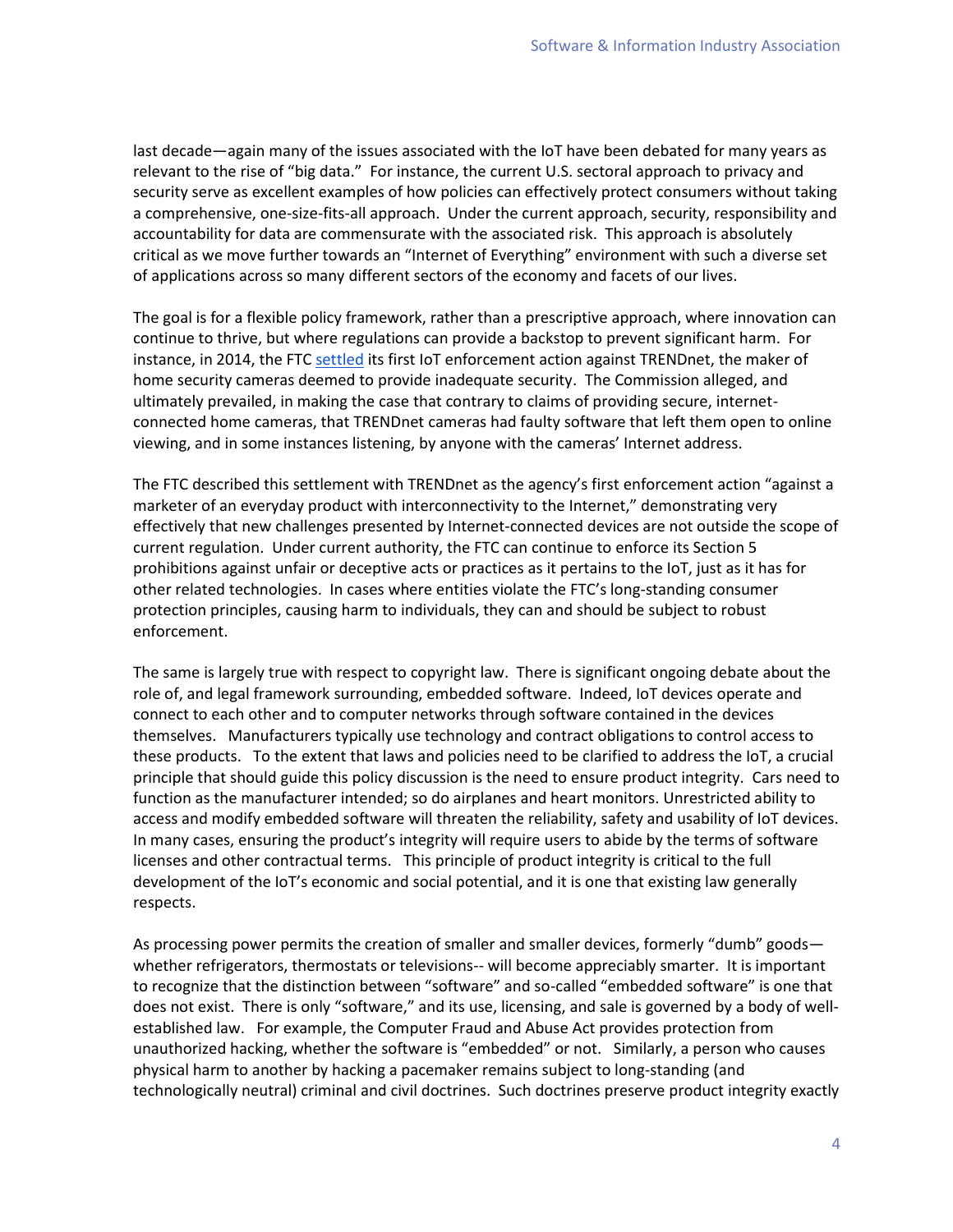because they do not create artificial distinctions. Innovation in the IoT continues to grow not in spite of these laws, but because of them. We encourage policymakers to engage in careful study before disturbing current statutory regimes, or applying new technology-specific laws or regulations.

# **4. Are there ways to divide or classify the IoT landscape to improve the precision with which public policy issues are discussed? If so, what are they, and what are the benefits or limitations of using such classifications? Examples of possible classifications of IoT could include: Consumer vs. industrial; public vs. private; device-to-device vs. human interfacing.**

There are myriad ways to categorize various IoT technologies. From a policy perspective, there are two main categories, commercial and consumer applications. The first, industrial or commercial technologies, applies to situations where internet connected devices are advancing business and production processes. The second, commercial applications, refer to those products and services that are marketed to, and used by, consumers. These two distinctions are most important because they generally pertain to different legal situations. That is, commercial IoT solutions in general have a greater opportunity for the use of contracts between IoT providers and customers to dictate data collection and use terms. Consumers in many cases will have choices and the ability to customize data collection and use, but in other cases will not have these choices. The challenges are often greater with consumers to provide true and informed consent about data use.

Some experts have gone further to segment IoT consumer applications, for instance along the lines of "smart home" application, vehicular and wearable, etc., but we haven't identified a practical purpose to make such distinctions when assessing public policy at this time. Of course, consumer expectations are likely different among IoT applications in their home, automobiles or public consumer services. However, the current U.S. policy framework provides for greater protection of sensitive data, such as sensitive health, financial or eligibility information. IoT applications would appear to fit within this framework based on whether data is personal and the sensitivity of such data.

When assessing classifications for different IoT technologies, it is important not to make false distinctions that could be unhelpful when assessing the application of current or new public policies.

# **5. Please provide information on any current (or concluded) initiatives or research of significance that have examined or made important strides in understanding the IoT policy landscape. Why do you find this work to be significant?**

There are a number of writings on policy considerations of the IoT, SIIA would like the highlight the several that we feel are well informed assessments of the need to focus on fostering innovation, and warning about the very real threat of over-regulation. Drawing from our experiences over the last decade talking with policymakers about emerging issues such as "cloud computing" and "big data," it is SIIA's conclusion that there is a very real threat of over-regulation as policymakers initially assume that existing policies cannot be sufficient and look for "fixes," rather than looking for new policies that could encourage innovation and economic growth. Of course, it is always important to assess potential gaps in current policy, but there shouldn't be a rush to enact new market restrictions where the current policy framework can, and does still function effectively.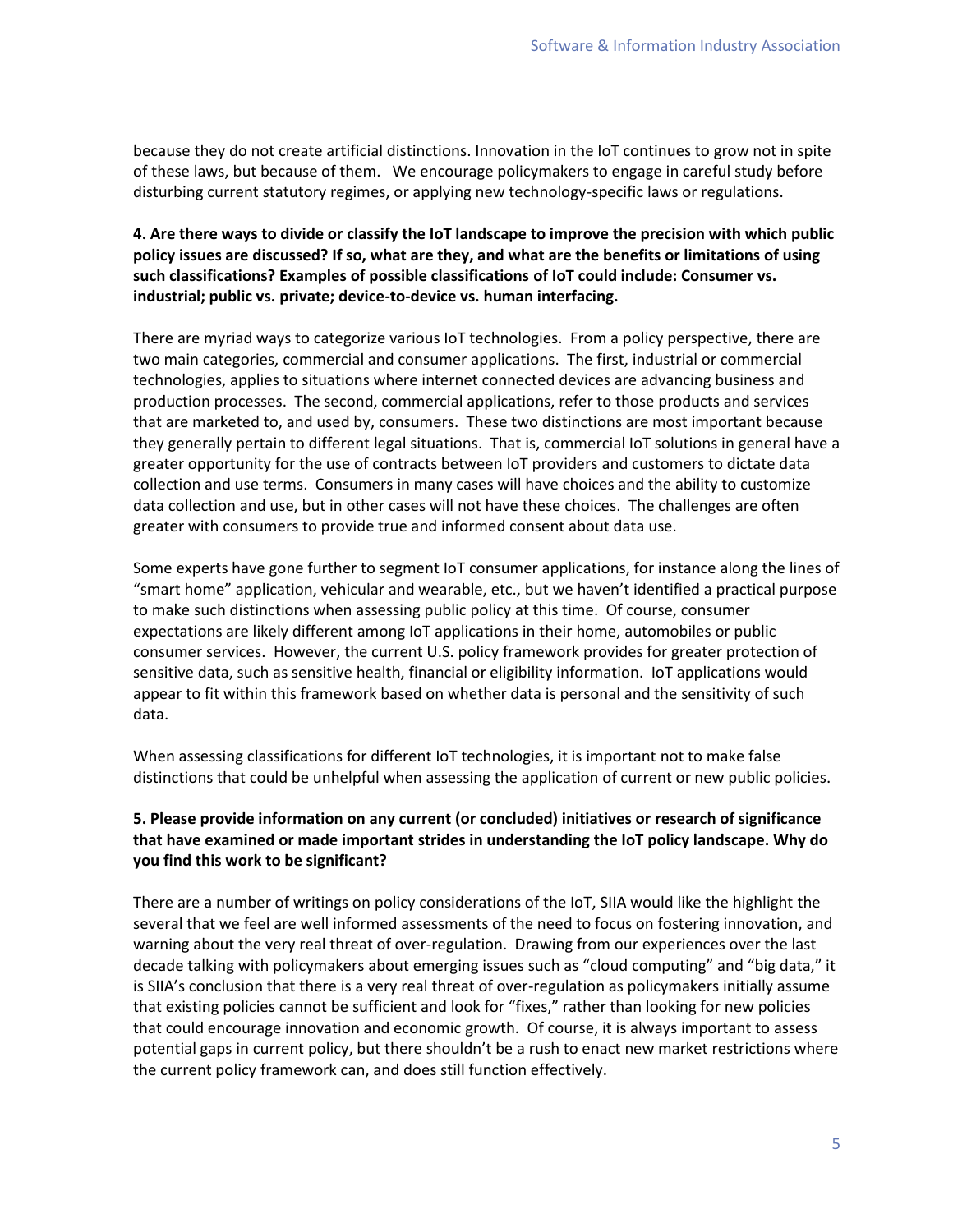- [How to Regulate the Internet of Things Without Harming its Future: Some Do's and Don'ts](https://www.ftc.gov/system/files/documents/public_statements/644381/150521iotchamber.pdf); Remarks of Joshua T. Wright, Commissioner, FTC, May 21, 2015.
- [The Internet of Things: When Things Talk Among Themselves,](https://www.ftc.gov/sites/default/files/documents/public_statements/remarks-commissioner-maureen-k.ohlhausen-ftc-internet-things-workshop/131119iotspeech.pdf) Remarks of Maureen K. Ohlhausen, Commissioner, FTC, November 19, 2013.
- [The Internet of Things and Wearable Technology: Addressing Privacy and Security Concerns](http://mercatus.org/sites/default/files/Thierer-Wearable-Tech.pdf)  [without Derailing Innovation,](http://mercatus.org/sites/default/files/Thierer-Wearable-Tech.pdf) Adam Thierer, November 2014.
- . [Why Countries Need National Strategies for the Internet of Things,](https://itif.org/publications/2015/12/16/why-countries-need-national-strategies-internet-things) ITIF, 2015.

**6. What technological issues may hinder the development of IoT, if any? a. Examples of possible technical issues could include: i. Interoperability; ii. Insufficient/contradictory/proprietary standards/platforms; iii. Spectrum availability and potential congestion/interference; iv. Availability of network infrastructure; v. Other. B. What can the government do, if anything, to help mitigate these technical issues? Where may government/private sector partnership be beneficial?**

The ability of devices to increasingly communicate with each other, and with people, is integral to the IoT, as is the ability to integrate multiple data sources and analytics to enable data-driven innovation. After all, machine-readability is the key to data analytics, and the "connectability" of data to other data. Therefore, open standards are critical to combining a wide range of data sets including both structured and unstructured—across myriad analytics environments and applications. Open application programming interfaces (APIs) also enhance innovative uses of data that that enable applications to interact effectively. Conversely, the advantages of the IoT and data-driven innovation could be squandered where boundaries are erected unnecessarily by proprietary data standards and closed APIs.

As IoT technologies continue to evolve, practical, cost effective new practices will continue to drive data analytics and network architectures based on open standards. Industry-led standards development organizations are well suited to determine which standards will best implement the policy goal of data interoperability.

Governments can play a key role as a facilitator and convener, applying open standards practices to their own data, and encouraging and facilitating coalescence around open standards. However, governments must resist the temptation to enact policies that impose requirements around specific technical standards or try to create new standards where they may not exist. Attempts to dictate interoperability conditions could have the undesirable consequence of reducing the marketplace to a standardized set of products and services.

**7. NIST and NTIA are actively working to develop and understand many of the technical underpinnings for IoT technologies and their applications. What factors should the Department of Commerce and, more generally, the federal government consider when prioritizing their technical activities with regard to IoT and its applications, and why?**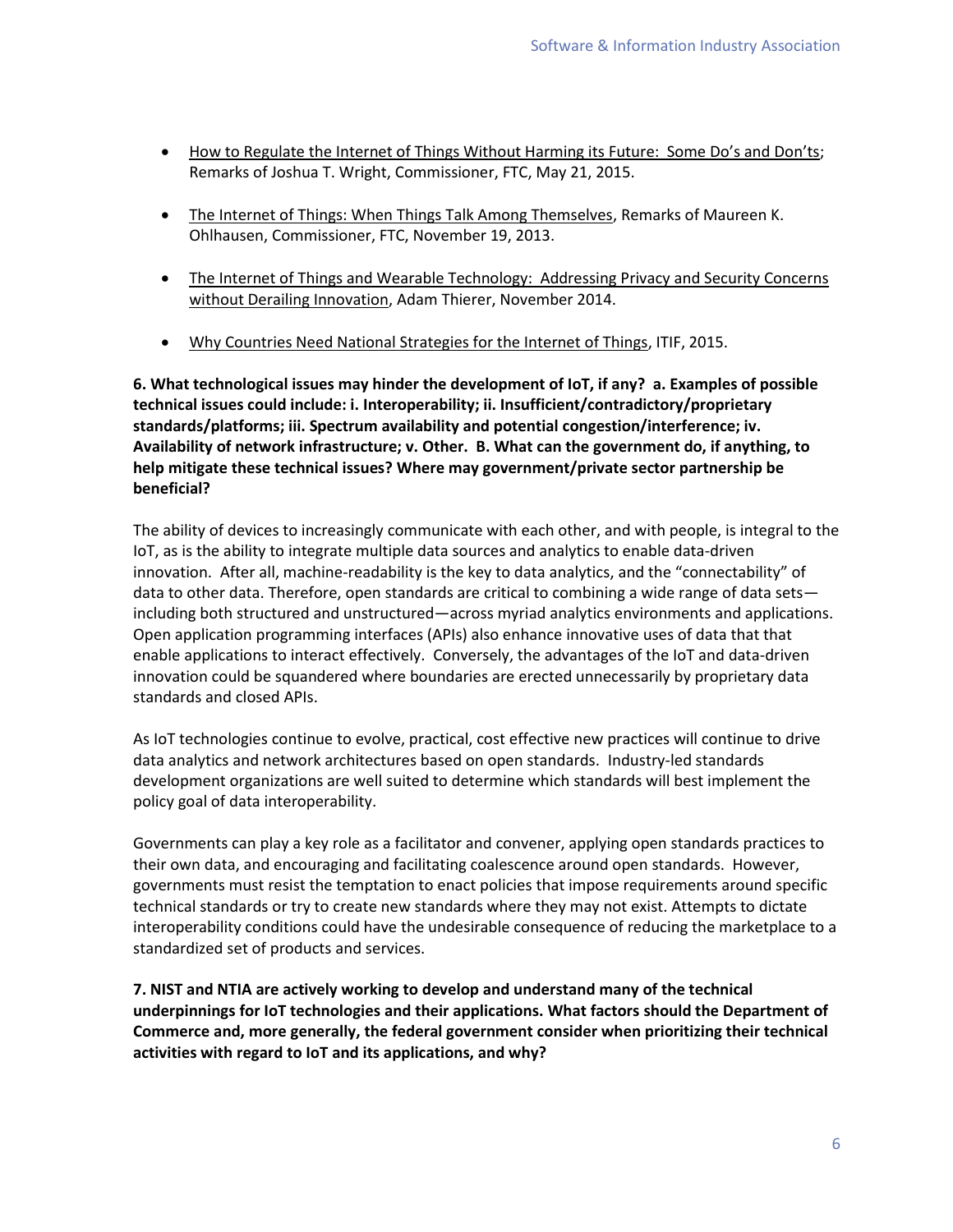As noted above, the Department of Commerce, particularly the NTIA and NIST, have led effective multistakeholder initiatives across a wide range of technical and policy issues, addressing such key issues as standards acceleration, security and privacy. We encourage the Department to continue exploring opportunities around IoT where a stakeholder convening role could be valuable, or where technical expertise, such as in the case of NIST, can be leveraged for the benefit of continued IoT development and implementation.

# **13. What impact will the proliferation of IoT have on industrial practices, for example, advanced manufacturing, supply chains, or agriculture?**

In manufacturing, the value added by IoT technologies ranges from \$0.9 trillion to \$2.3 trillion per year by 2025, according to a McKinsey Institute study.<sup>3</sup> Benefits from IoT technologies in the manufacturing sector are similar to those in the energy sector. In the energy sector, estimates show that its value could add \$14.2 trillion to the global economy by 2030.<sup>4</sup> These same estimates also show that the value of the internet of things in the global energy sector is expected to reach approximately \$22 billion by 2020 with a compound annual growth rate of 24.1% over the next 5 years.<sup>5</sup>

In the energy sector, IoT technologies like the incorporation of smart meters for measurement allow for predictive maintenance, platform security, logistics, compliance and risk management, analytics, energy management, monitoring and analytics. Sensors can account for electrical energy needs and preferred temperatures to optimize conditions to lessen waste and cut energy costs.

On the renewable energy front, IoT can help manage smart grids, and allow systems to balance loads and decrease equipment wear and tear. Sensors can help identify if parts need repair and better ensure worker safety as workers will be able to monitor equipment from a safe distance.

The estimated value of IoT in the agricultural sector is around \$100 billion per year by 2025.<sup>6</sup> Again, similar to energy and manufacturing, the agricultural sector can utilize IoT technology for predictive maintenance for farming as well as equipment upkeep. Sensors can provide workers with real-time analytics which can help determine the best time to harvest crop or when equipment needs to be repaired or replaced. Currently, the agricultural sector is one of the larger beneficiaries of IoT technologies with workers already utilizing smart devices to accomplish their goals.

The IoT in healthcare is predicted to generate between \$1.1 trillion and \$2.5 trillion per year by 2025.<sup>7</sup> Here, IoT technologies can be used to help monitor the human body for predictive

<sup>&</sup>lt;sup>3</sup> McKinsey & Company. "Disruptive Technologies: Advances that will transform life, business, and the global [economy.](http://www.mckinsey.com/insights/business_technology/disruptive_technologies)" May 2013.

<sup>&</sup>lt;sup>4</sup> Accenture. "[Winning with the Industrial Internet of Things](https://www.accenture.com/us-en/insight-industrial-internet-of-things.aspx)."

<sup>&</sup>lt;sup>5</sup> "[Internet of Things in the Energy Sector worth US \\$22bn by 2020.](http://www.metering.com/internet-of-things-in-energy-market-reaches-us22-34bn-by-2020/)" Metering & Smart Energy International. 13 October 2015.

<sup>&</sup>lt;sup>6</sup> McKinsey & Company. "Disruptive Technologies: Advances that will transform life, business, and the global [economy.](http://www.mckinsey.com/insights/business_technology/disruptive_technologies)" May 2013.

<sup>&</sup>lt;sup>7</sup> McKinsey & Company. "Disruptive Technologies: Advances that will transform life, business, and the global [economy.](http://www.mckinsey.com/insights/business_technology/disruptive_technologies)" May 2013.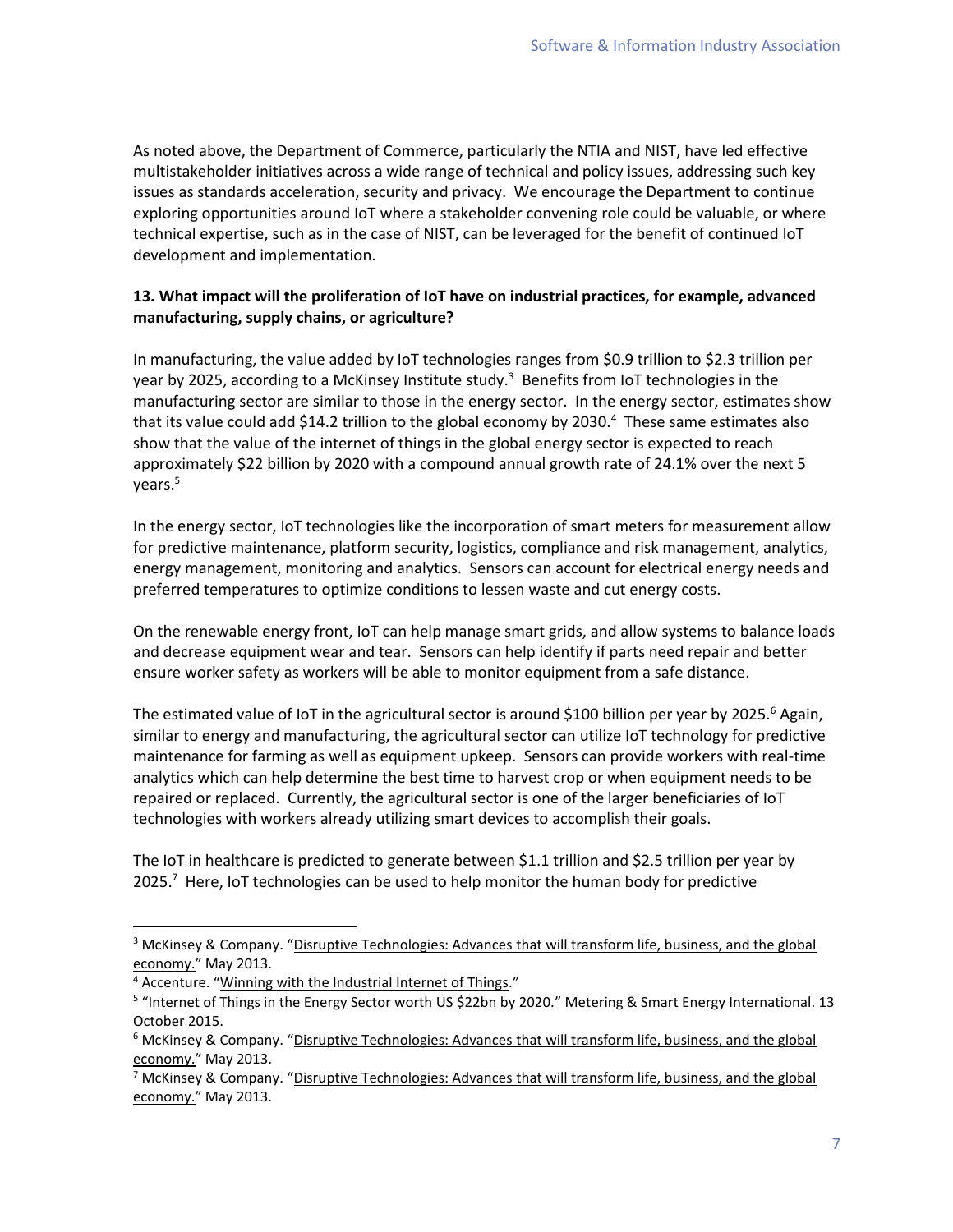maintenance and to detect unnatural activity or trauma.<sup>8</sup> Sensors can detect illness and warning signs for more serious conditions. Wearables can help monitor individuals living in the home such as elderly persons living alone. Not only do IoT technologies aid in patient care through monitoring, but they can also aid in drug management. They can enhance the management of high drug production costs and monitoring of fraudulent activities.

**16. How should the government address or respond to cybersecurity concerns about IoT? a. What are the cybersecurity concerns raised specifically by IoT? How are they different from other cybersecurity concerns? b. How do these concerns change based on the categorization of IoT applications (e.g., based on categories for Question 4, or consumer vs. industrial)? c. What role or actions should the Department of Commerce and, more generally, the federal government take regarding policies, rules, and/or standards with regards to IoT cybersecurity, if any?**

The need to maintain adequate security has been a fundamental pillar of electronic commerce and internet-based communications and services for decades, but the risks of unauthorized access to computer networks and sensitive data inherently increases with the IoT, where there are larger networks with more devices, including cars, medical devices, wearables and home appliances.

IoT threat scenarios range from practical to far-fetched, but many of these threats are not entirely new. For instance, the potential to hack into critical infrastructure and services could cut off a power plant, disrupt the electrical grid, shut down water supplies, or cause a heart to stop. Many of these threats have existed for years, and some have become more complex with IoT technology evolution.

In 2013, researchers successfully hacked into a Jeep Cherokee and several other cars which were connected to a wireless mobile network through embedded software called UConnect.<sup>9</sup> These researchers were able to successfully utilize a zero-day exploit in the UConnect software to disable the breaks and control the vehicle's steering mechanism making for a truly terrifying situation. Although the vulnerability was patched quickly, this example represents a clear and present concern about IoT technologies that could lead to significant physical harm and if not implemented effectively.

The need to protect connected devices in the home has also received considerable attention, where home-based IoT equipment often uses the home Wi-Fi network to connect to a cloud-based service provider. There have been multiple reports of hackers exploiting vulnerabilities in routers to serve as a starting point to home networks and connected devices.<sup>10</sup>

Fortunately, along with the opportunity to provide enormous benefits, there are also opportunities to develop and provide IoT technologies and services with adequate security. For instance, smarter routers, working in conjunction with the related devices and back-end data centers, can provide a more secure home network, where the router serves as an automated firewall that understands the customer's smart home and works behind the scenes to safeguard it. While early applications often

l

<sup>8</sup> Wladawsky-Berger, Irving. "[Measuring the Economic Potential of the Internet of Things](http://blogs.wsj.com/cio/2015/07/17/measuring-the-economic-potential-of-the-internet-of-things/)." *Wall Street Journal*. 17 July 2015.

<sup>9</sup> Greenberg, Andy. "[Hackers Remotely Kill a Jeep on the Highway](http://www.wired.com/2015/07/hackers-remotely-kill-jeep-highway/) – With Me In It." *Wired*. 21 July 2015.

<sup>&</sup>lt;sup>10</sup> Fleishman, Glenn. "[An Internet of Treacherous Things.](https://www.technologyreview.com/s/534196/an-internet-of-treacherous-things/)" MIT Technology Review. 13 January 2015.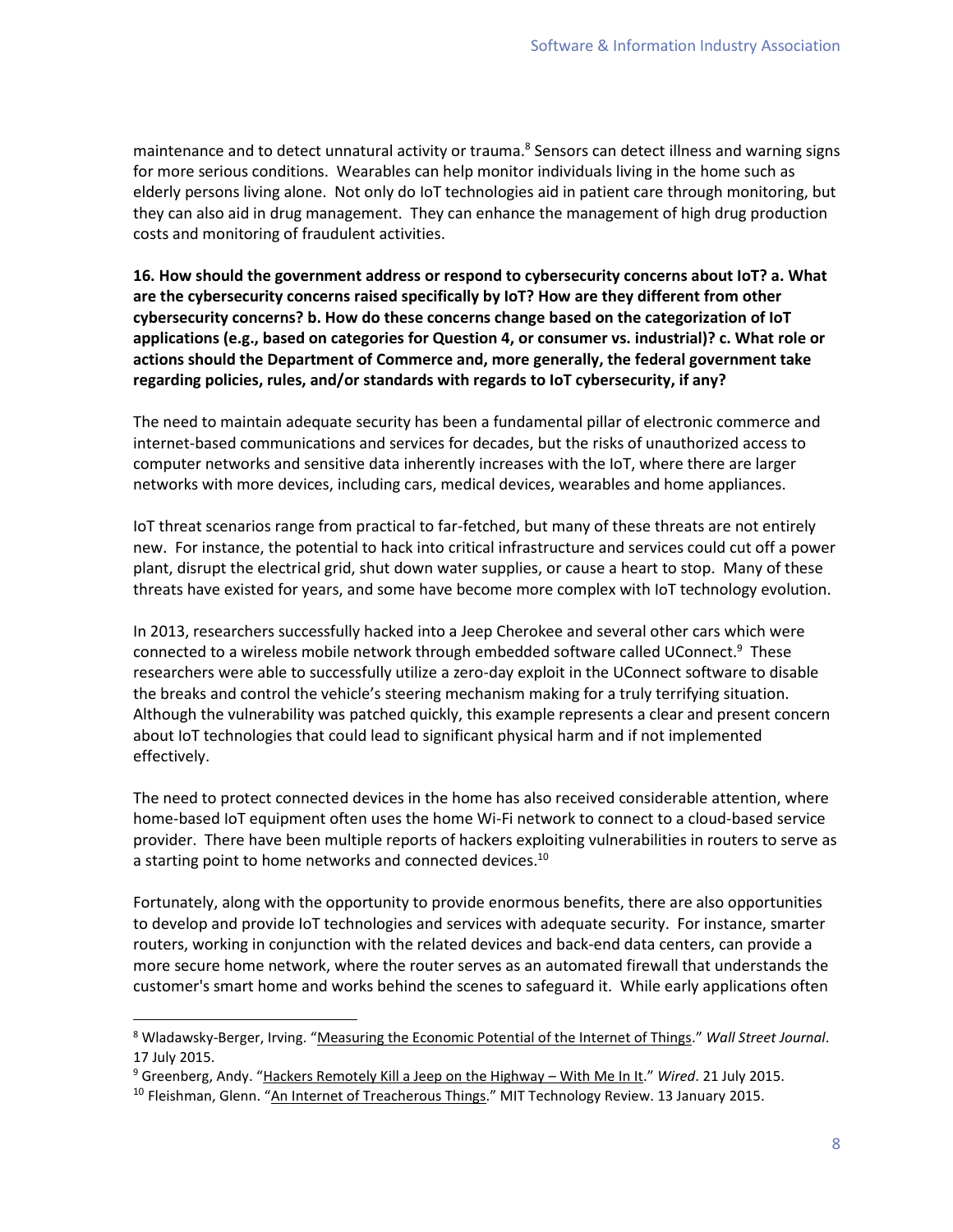lacked adequate security, providers are exploring opportunities to design IoT devices and networks that truly can defend themselves, where antivirus/antimalware software is kept up to date and smart homes can become as secure as physical homes with locks on every door and window.<sup>11</sup> As with the physical comparison, there is no such thing as perfect security. For instance, in most cases door and window locks are sufficient to keep out intruders. However, in some circumstances, bars on the windows, reinforced deadbolt locks, and possibly an alarm system that detects break-ins and alerts the police are necessary. While many consumer IoT devices operate outside of a home, the home network model provides an example of how existing technologies such as routers can evolve to not only become more secure as threats increase, but also serve as a secure gatekeeper for other IoT devices.

Ultimately, when it comes to IoT security, risk assessment is critical. Providers of IoT devices and services need to embrace security-by-design, beginning with risk assessment as part of the design process, testing security measures before products and services launch, and utilizing encryption for the storage and use of sensitive information. Of course, design is just the first step. Consistent with all IT infrastructures, maintenance is also critical. IoT systems should be monitored throughout their life cycle and a system for patching known vulnerabilities that arise is essential in certain instances. Employing hackers to find and fix vulnerabilities in their own networks or devices is one of several ways companies can constantly keep their products more secure for consumers.

IoT device-makers and service providers also need to provide reasonable security. Of course, what constitutes reasonable security for a given device will depend on a number of factors, including the amount and sensitivity of data collected, the device's functionality and the costs of remedying the security vulnerabilities. Security best practices will not apply uniformly across all uses of all IoT devices. Rather industry-specific codes are more likely to be properly designed to meet the specific security challenges in each economic sector. Uniform government regulations could not be effectively applied either.

Market forces will continue to play a critical role to promote the advancement of risk-based security frameworks and commonly accepted standards for connected devices and new IoT services, and government oversight can help enforce reasonable security, even as industry standards progress over time. Policymakers should consider ways to incent the combination of security by design techniques and adherence to industry codes of conduct and best practices which establish responsible data security practices, rather than seeking to mandate a "check-the-box" legislative or regulatory approach.

The NIST Cybersecurity Framework provides an excellent example of the valuable role for government, particularly the DOC and NIST, in convening stakeholders to develop a flexible, riskbased security framework. Notably, the ongoing effort to update this Framework demonstrates the need for these frameworks and policies to evolve with technology and to be improved based on implementation and user experience.

### **17. How should the government address or respond to privacy concerns about IoT? a. What are the privacy concerns raised specifically by IoT? How are they different from other privacy concerns? b.**

<sup>&</sup>lt;sup>11</sup> Zeichick, Alan. "[ISP opportunity: Protect the Internet of Things in the home](http://www.networkworld.com/article/2938916/internet-of-things/isp-opportunity-protect-the-internet-of-things-in-the-home.html)." Network World. 23 June 2015.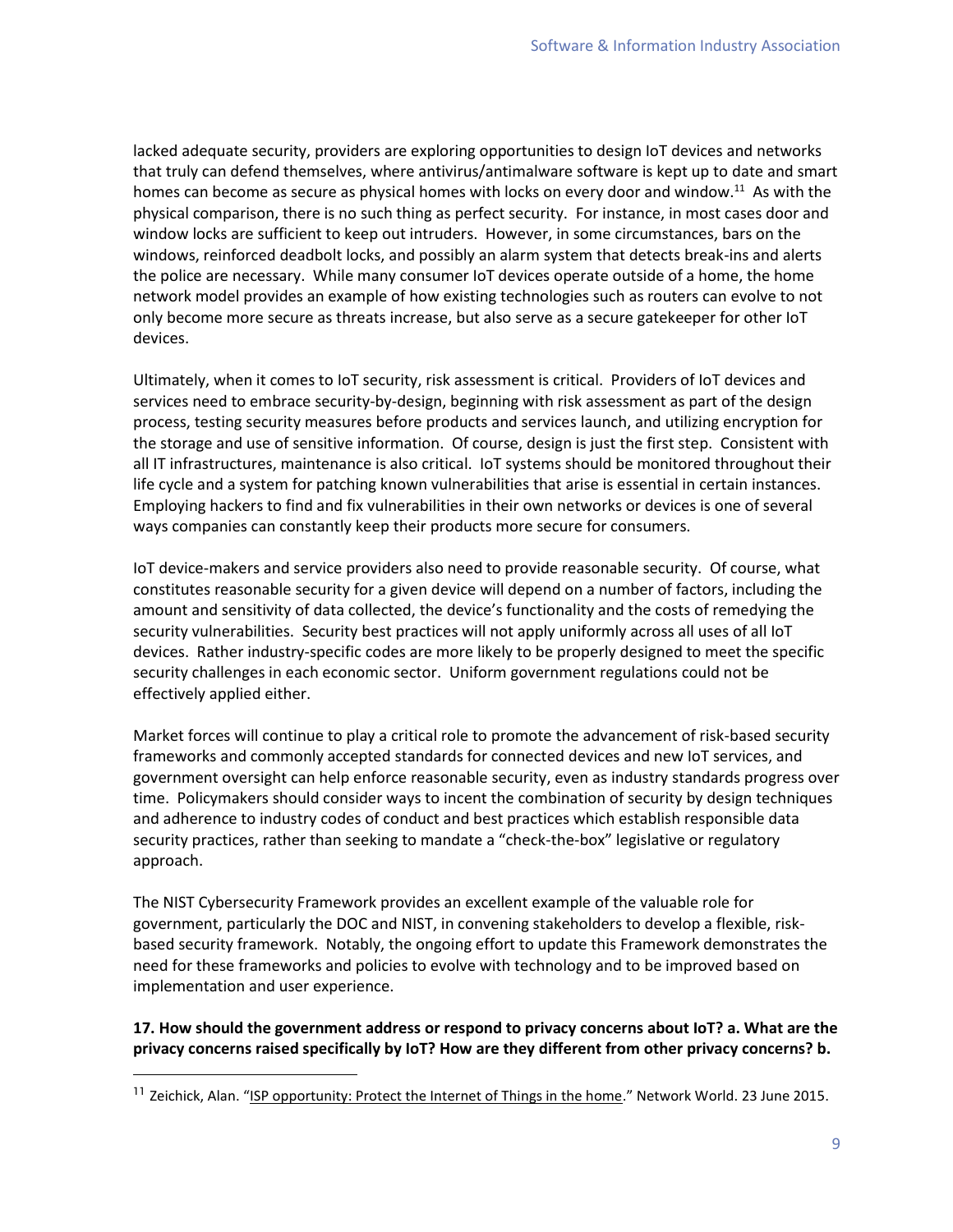**Do these concerns change based on the categorization of IoT applications (e.g., based on categories for Question 4, or consumer vs. industrial)? c. What role or actions should the Department of Commerce and, more generally, the federal government take regarding policies, rules, and/or standards with regards to privacy and the IoT?**

As technologies evolve towards an "internet of everything" environment, becoming more personalized and instrumental in all facets of our lives, social norms, and expectations about the flow of information and privacy also evolve along with user experiences. Policy frameworks pertaining to privacy therefore need to remain sufficiently flexible to accommodate these evolutionary changes, where the socially beneficial uses of data made possible by data analytics are often not immediately evident to data subjects at the time of data collection.

In the past, privacy was regarded as a matter of individual choice and responsibility, where consumers could make informed decisions about what data is collected about them. However, in the era of big data and the IoT, this is less the case. There is considerable tension between the opportunities and benefits presented by data-driven innovation, and the ability of individuals to make informed decisions about such a wide range of data collection and use enabled by the IoT.

For many years, Fair Information Practice Principles (FIPPs) have provided guidelines for policymakers and data stewards regarding responsible information management practices. FIPPs are flexible enough to continue applying in the IoT environment as a set of guidance in the collection, use and protection of personal information. That said, public policies will need to continue balancing principles of privacy against societal values such as public health, national security, economic growth, and the environment. The 2013 OECD [Privacy Guidelines,](http://www.oecd.org/sti/ieconomy/2013-oecd-privacy-guidelines.pdf) which are based in part on FIPPS principles, are also worth referring to in this context. Global policymakers appropriately draw upon these flexible guidelines when considering policy. The Guidelines essentially update the 1980 OECD [Privacy](http://oecdprivacy.org/)  [Principles,](http://oecdprivacy.org/) which have been influential around the world.

Implementation of FIPPs has met with considerable challenges with the rise of "big data," where for instance the challenges to notice and choice framework have been widely recognized. In 2014, the Obama Administration released two whitepapers that highlighted these challenges in the era of big data, noting that it will be "critical to look closely at the notice and consent framework that has been a central pillar of how privacy practices have been organized for more than four decades."<sup>12</sup> Another report released by the Administration concluded that the notice and choice framework is already "increasingly unworkable and ineffective," and that "policy attention should focus more on the actual uses of big data and less on its collection and analysis."<sup>13</sup>

In the IoT environment, Internet-connected devices are ubiquitous and sensors are not always visible, further limiting the practicality of a broad regime of notice and choice. To be sure, notice and choice, or transparency and control, will remain critical components across many applications of the IoT where sensitive data is involved. However, policymakers should continue to weigh the challenges associated with expanding consent requirements, exercising caution and recognizing that the

<sup>&</sup>lt;sup>12</sup> Big Data: [Seizing Opportunities, Preserving Values.](https://www.whitehouse.gov/sites/default/files/docs/big_data_privacy_report_may_1_2014.pdf) Executive Office of the President. May 2014.

<sup>&</sup>lt;sup>13</sup> [Big Data and Privacy: A Technological Perspective](https://www.whitehouse.gov/sites/default/files/microsites/ostp/PCAST/pcast_big_data_and_privacy_-_may_2014.pdf). Executive Office of the President, President's Council of Advisors on Science and Technology. May 2014.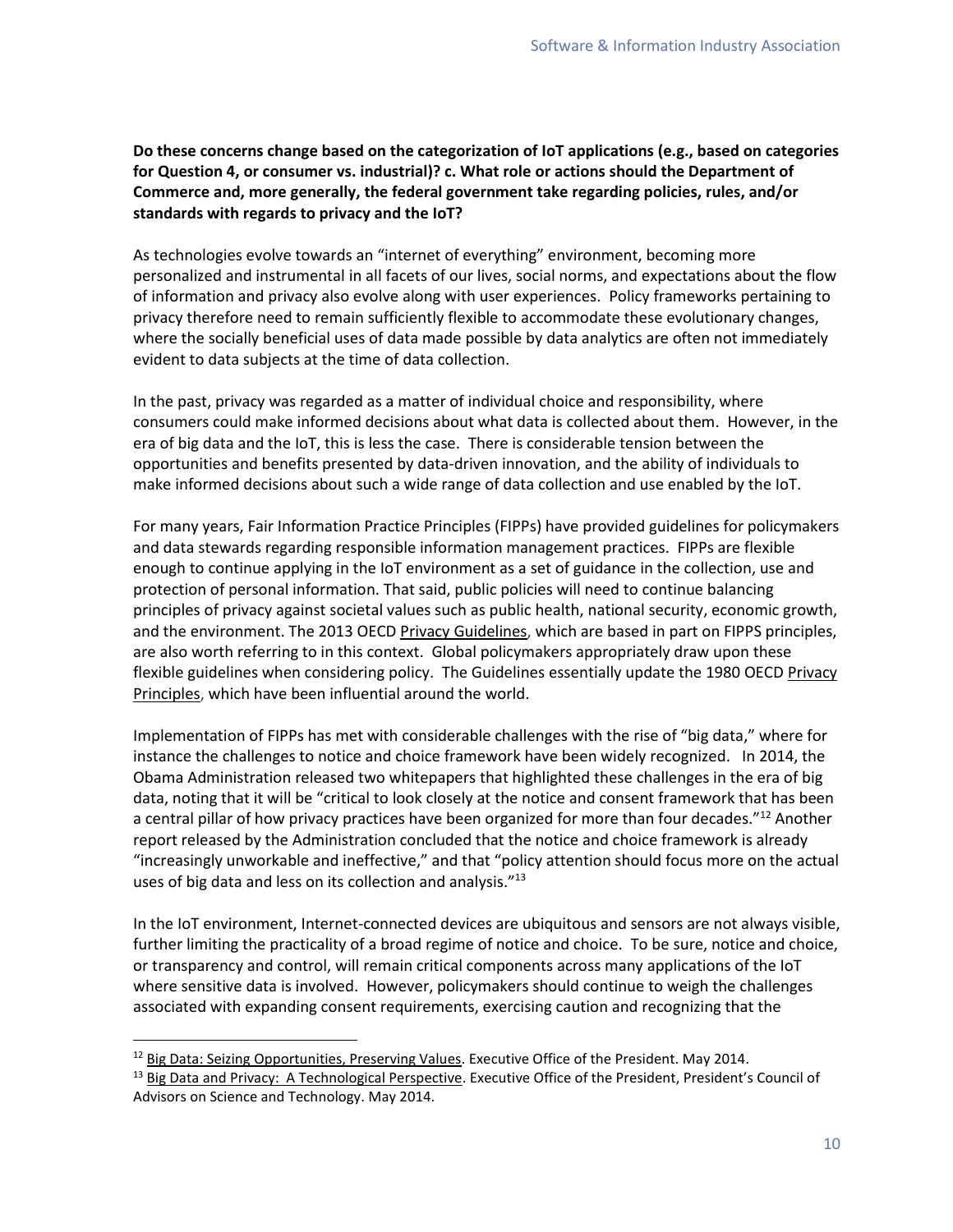sensitivity of the data and context in which it is collected are critical factors. A uniform requirement for obtaining true and informed consent for all collection and uses of information that is personal, or linkable, to an individual, is increasingly unrealistic and would likely serve as a barrier to socially beneficial uses of information available through the IoT.

Similarly, other longstanding FIPPs such as purpose specification, data minimization, and use limitation need to be implemented in creative ways to avoid conflicts with potential gains from the IoT. For instance, the notion of collecting only a limited amount of information, for a specifically defined purpose and retaining the data for a set, limited amount of time is counter to the opportunities presented by the IoT.

To maximize the opportunities presented by the IoT, policies should continue encouraging transparency and control where feasible and applying an accountability framework where there is a greater emphasis on data users to exhibit responsible data stewardship and accountability.<sup>14</sup>

As noted above with respect to security, policymakers should encourage privacy-by-design practices, including privacy risk assessments, transparency and control for collection of personal information, as well as practices such as the use of de-identification techniques where appropriate. De-identified data, while not expected to provide for perfect privacy protections, can substantially help mitigate many of the risks when permitting connected devices to share data and provide for innovative data analytics that drives the IoT. Other privacy by design practices might include tamper-resistant audit logs, information transfer accounting, and PII anonymization (that falls short of full deidentification).<sup>15</sup> Privacy-enhancing technologies are less expensive and more widely available if they are included in products and services from the start rather than sold after the fact as a stand-alone.

Privacy and security by-design techniques and adherence to industry codes of conduct and best practices which establish responsible data principles, rather than mandating such practices through overly rigid legislative or regulatory approaches. Together, industry-driven best practices and responsible data stewardship practices, both of which can be enforced under current law, can create an effective responsible data use framework that balances privacy and security with innovation and account appropriately for risk.

# **20. What factors should the Department consider in its international engagement in: a. Standards and specification organizations? b. Bilateral and multilateral engagement? c. Industry alliances? d. Other?**

In addition to the comments above regarding the value of the Government and the Department of Commerce in serving as a convener on critical issues such as interoperability and standards, The Department has a valuable role to play in continuing to promote technology neutral policies. Technology neutrality has long been a widely recognized guiding principle for technology policies, particularly Internet-based ICT. This was first recognized within the U.S. government in 1997, with the Framework for Global Electronic Commerce, a framework that has stood the test of time in establishing broad principles for regulating ICT, that "rules should be technology neutral (i.e., the

 $\overline{a}$ 

<sup>&</sup>lt;sup>14</sup> [Fred H. Cate and Viktor Mayer-Schonberger. Notice and Consent in a World of Big Data.](https://www.google.com/url?sa=t&rct=j&q=&esrc=s&source=web&cd=2&ved=0ahUKEwj87e72kJHKAhWBdSYKHcrUDyEQFggiMAE&url=http%3A%2F%2Fdownload.microsoft.com%2Fdownload%2F9%2F8%2FF%2F98FE20D2-FAE7-43C7-B569-C363F45C8B24%2FMicrosoft%2520Global%2520Privacy%2520Summit%2520Report.pdf&usg=AFQjCNHu5g7iraMSGzYv7DoFCWurIseq7A&sig2=z-rQdDA5BXFJaPyVXoHcQw&bvm=bv.110151844,d.eWE&cad=rja) November 2012.

<sup>&</sup>lt;sup>15</sup> Cavoukian, Ann, and Jeff Jonas[. Privacy by Design in the Age of Big Data.](https://www.ipc.on.ca/images/Resources/pbd-big_data.pdf) June 2012.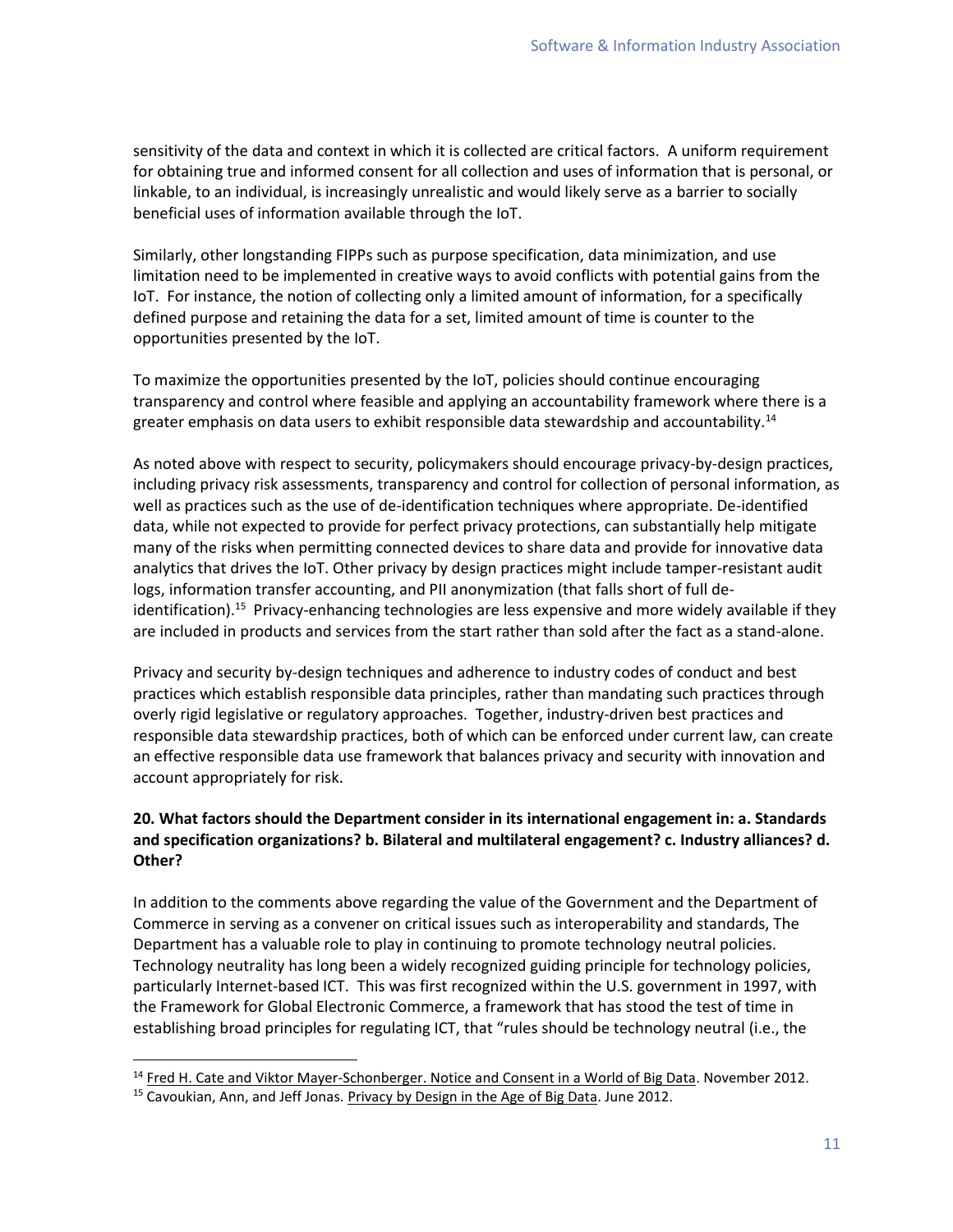rules should neither require nor assume a particular technology) and forward looking (i.e., the rules should not hinder the use or development of technologies in the future)." <sup>16</sup> By contrast, Government-mandated technology standards can freeze the development of new technologies, or disadvantage entire categories of market players.

These long-held principles for resisting technological mandates and maintaining technological neutrality is especially important for a complex IT ecosystem that will comprise the IoT, one which will be inherently subject to constant innovation. For example, given the range of devices that enable to the collection and utilization of data, it is impractical and ineffective to create policies based solely on a specific type of device, or an arbitrary characteristic of a device, like whether it is mobile like a smartphone or automobile sensor, or whether it is stationary, such as a computer or a refrigerator. While it might seem practical to target specific devices or platforms, this approach is likely to become dated within a matter of months or years due to the rapid evolution of IoT technologies.

# **21. What issues, if any, regarding IoT should the Department focus on through international engagement?**

The Department should monitor the global development of IOT and identify barriers to the full potential of IOT. This could, for instance, be part of the portfolio of the Department's Digital Attaches. From a policy perspective, the Department should continue, in concert with all relevant USG agencies, to promote cross-border data flows and prohibitions against data localization. This also involves continuing to promote interoperability mechanisms such as the EU-US Privacy Shield and APEC's Cross-Border Privacy Rules.

# **23. Are there policies that the government should seek to promote with international partners that would be helpful in the IoT context?**

The government should seek to promote standards development processes along the lines of the NTIA-coordinated cybersecurity guidelines. Government are best positioned to convene such processes and then perhaps facilitate discussions with a view to taking advantage of on-the ground industry-informed solutions to identified problems.

# **24. What factors can impede the growth of the IoT outside the U. S. (e.g., data or service localization requirements or other barriers to trade), or otherwise constrain the ability of U.S. companies to provide those services on a global basis? How can the government help to alleviate these factors?**

Data and/or service localization requirement can constrain the ability of U.S. firms to provide IOT services. The government can do at least two things alleviate these factors. First, provide information on the benefits of the IOT revolution. Second, continue to promote the passage of TPP in the U.S. Congress and work for e-commerce provisions in TISA and TTIP with the TPP's e-commerce chapter being the floor for such provisions.

<sup>&</sup>lt;sup>16</sup> [Framework for Global Electronic Commerce.](http://clinton4.nara.gov/WH/New/Commerce/) The White House. 1 July 1997.